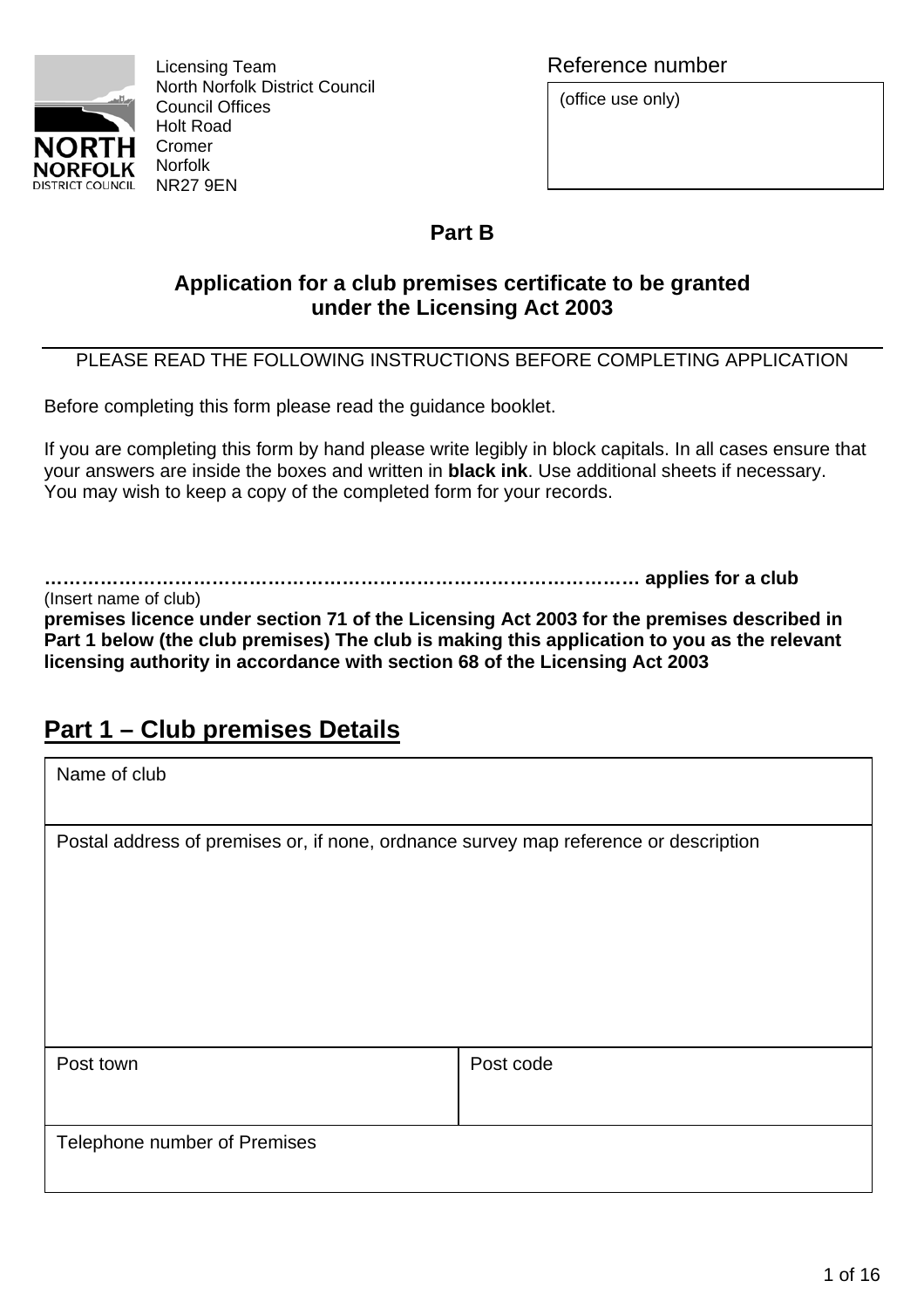|                                                                | Name of person performing duties of a secretary to the club |  |  |  |  |
|----------------------------------------------------------------|-------------------------------------------------------------|--|--|--|--|
| Address of person performing duties of a secretary to the club |                                                             |  |  |  |  |
| Post town                                                      | Post code                                                   |  |  |  |  |
| Daytime contact Telephone number (if any)                      |                                                             |  |  |  |  |
| E-mail address (if any)                                        |                                                             |  |  |  |  |

| Non-domestic rateable value of premises                                     | £ |       |           |
|-----------------------------------------------------------------------------|---|-------|-----------|
| (This can be obtained from the Valuation Office)<br>website www.voa.gov.uk) |   |       |           |
| Are the club premises occupied and habitually used by the club?             |   | $Yes$ | <b>No</b> |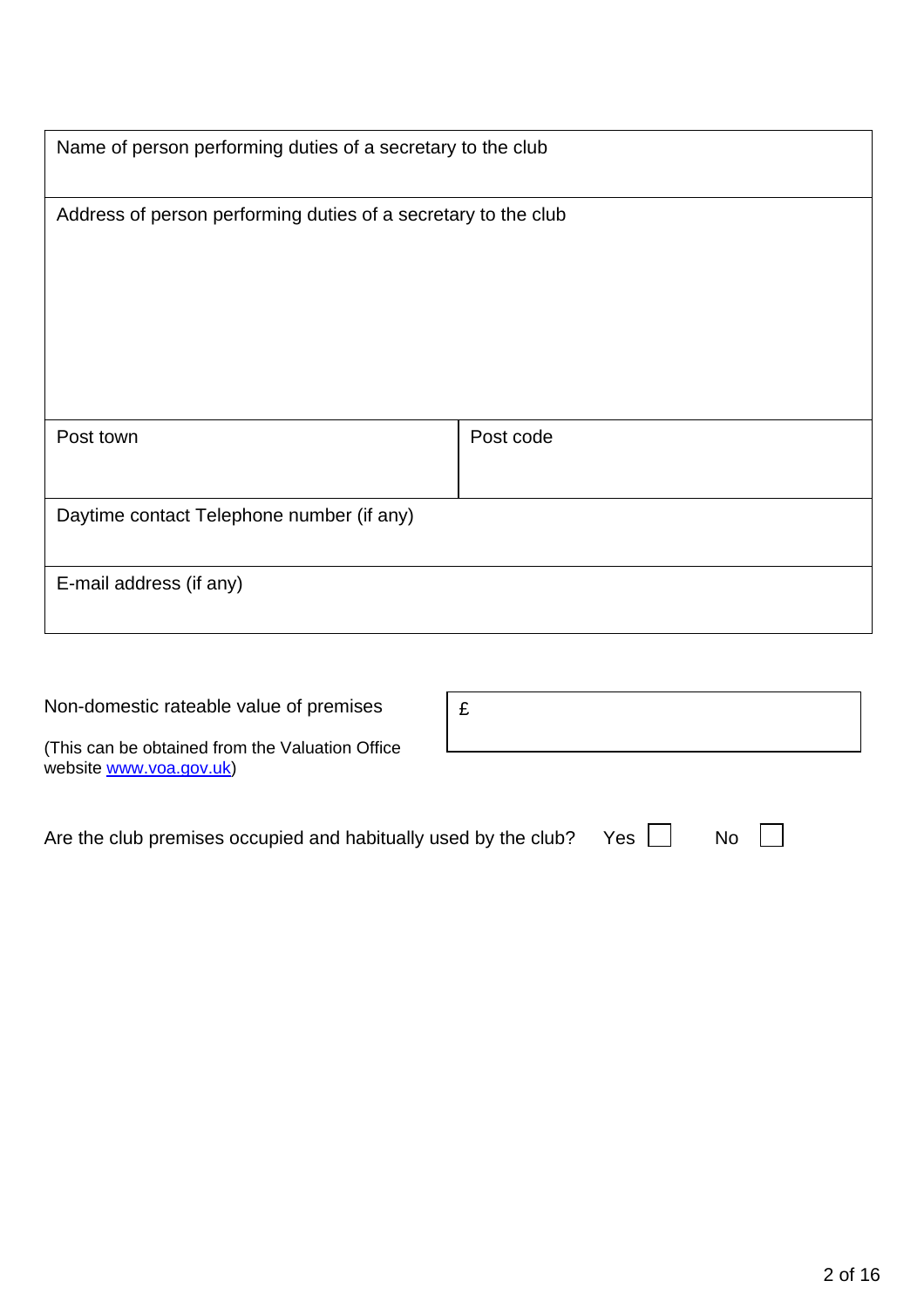# **Part 2 – Club Operating Schedule**

| When do you want the club premises licence to start?       | Day | <b>Month</b> | Year |  |
|------------------------------------------------------------|-----|--------------|------|--|
| If you wish the certificate to be valid only for a limited | Day | Month        | Year |  |

If 5,000 or more people attend the premises at any one time, please state the number expected to attend.

General description of club (please read guidance note 1)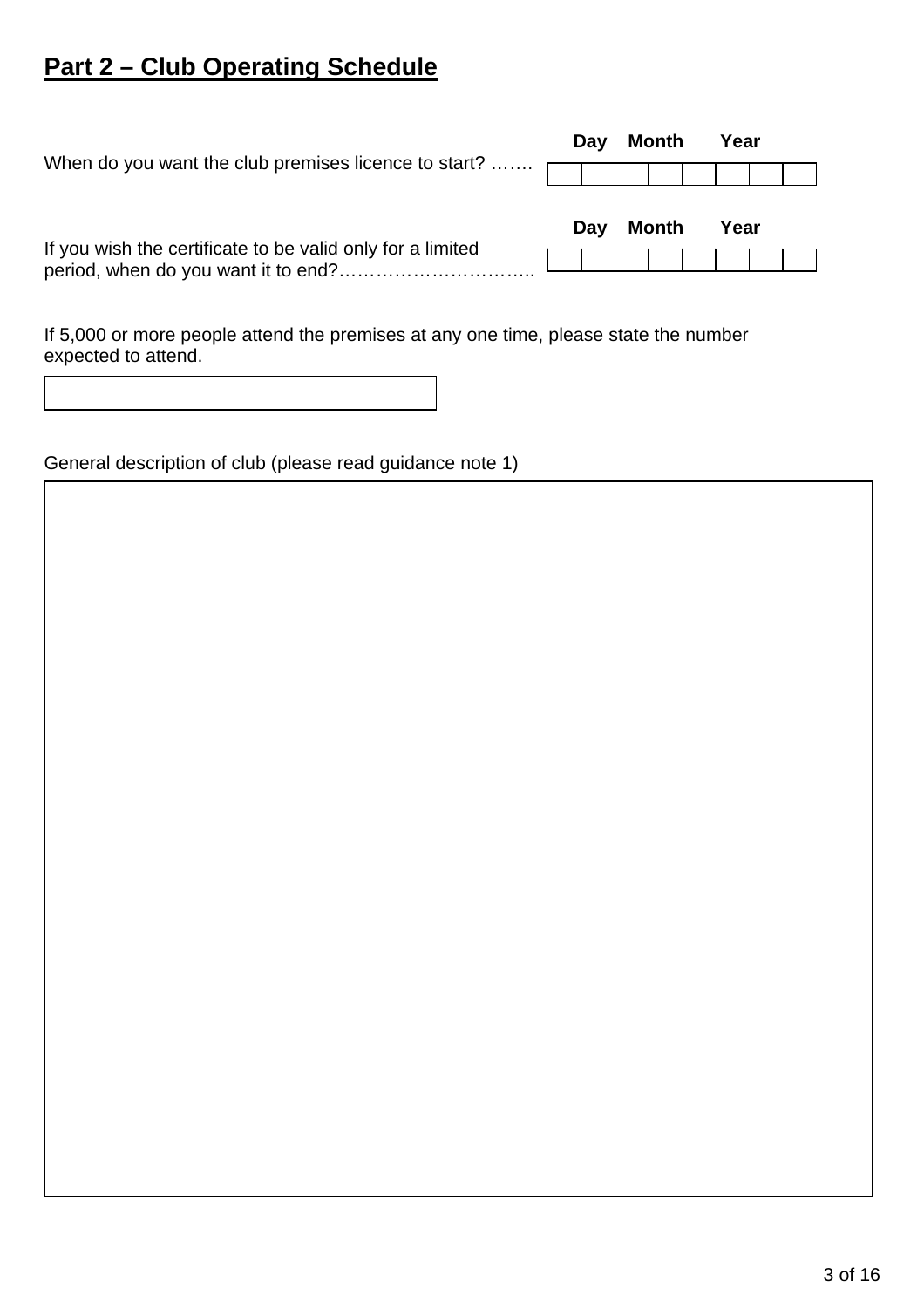## **What qualifying club activities do you intend to carry on the club premises?**

(Please see sections 1 and 14 of the Licensing Act 2003 and Schedule 1 and 2 to the Licensing Act 2003)

### **Provision of regulated entertainment:** Provision Please tick √ Yes

| h) anything of a similar description to that falling within e,f or g (if ticking yes, fill in Box H) $\Box$ |  |
|-------------------------------------------------------------------------------------------------------------|--|

## **Provision of entertainment facilities for:** Please tick √ Yes

| (if ticking yes, fill in <b>Box K)</b> |  |
|----------------------------------------|--|

## **The supply of alcohol by or on behalf of a club to, or to the order of, a member of the club**  (if ticking yes, fill in **Box L**)……………………………………………………………………………

## **The sale by retail of alcohol by or on behalf of a club to a guest of a member of the club for consumption on the premises where the sale takes place** (if ticking yes, fill in **Box L**)…………………………………………………………………………….

## **IN ALL CASES PLEASE COMPLETE BOXES M, N AND O**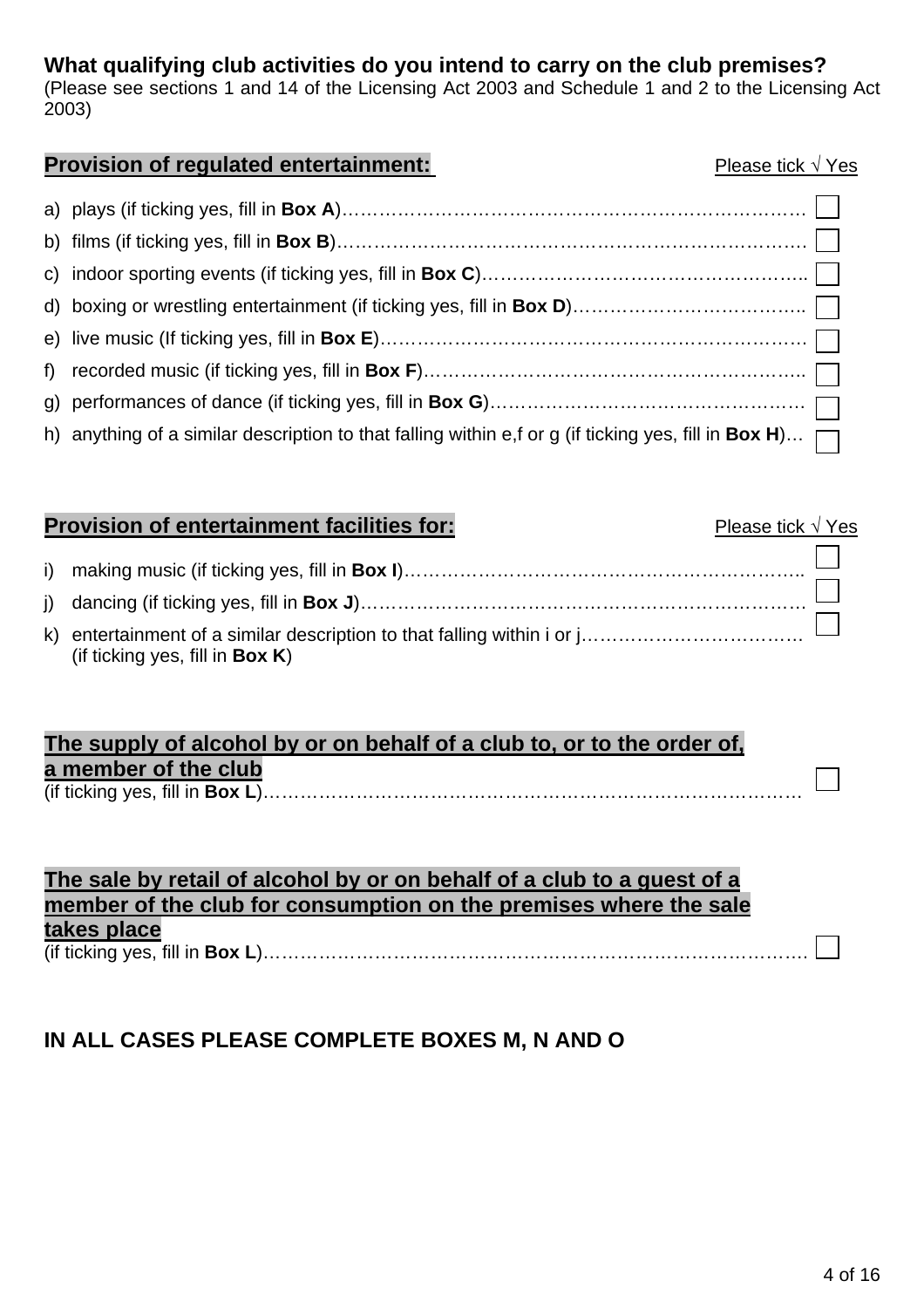| Box A<br><b>Plays</b>                                      |              |        | Will the performance of a play take place<br>indoors or outdoors or both – please tick $\sqrt{}$                                                         | <b>Indoors</b>  |  |  |
|------------------------------------------------------------|--------------|--------|----------------------------------------------------------------------------------------------------------------------------------------------------------|-----------------|--|--|
| Standard days and timings<br>(Please read guidance note 6) |              |        | (Please read guidance note 2)                                                                                                                            | <b>Outdoors</b> |  |  |
| Day                                                        | <b>Start</b> | Finish |                                                                                                                                                          | <b>Both</b>     |  |  |
| Mon                                                        |              |        | Please give further details here (read guidance note 3)                                                                                                  |                 |  |  |
|                                                            |              |        |                                                                                                                                                          |                 |  |  |
| Tue                                                        |              |        |                                                                                                                                                          |                 |  |  |
|                                                            |              |        |                                                                                                                                                          |                 |  |  |
| Wed                                                        |              |        | State any seasonal variations for performing plays (read guidance note 4)                                                                                |                 |  |  |
|                                                            |              |        |                                                                                                                                                          |                 |  |  |
| Thur                                                       |              |        |                                                                                                                                                          |                 |  |  |
| Fri                                                        |              |        |                                                                                                                                                          |                 |  |  |
|                                                            |              |        |                                                                                                                                                          |                 |  |  |
| Sat                                                        |              |        | Non standard timings. Where you intend to use the premises for the<br>performance of plays at different times to those listed in the column on the left, |                 |  |  |
|                                                            |              |        | please list (read guidance note 5)                                                                                                                       |                 |  |  |
| Sun                                                        |              |        |                                                                                                                                                          |                 |  |  |
|                                                            |              |        |                                                                                                                                                          |                 |  |  |

| Box B<br><b>Films</b>                                      |              |        | Will the exhibition of films take place<br>indoors or outdoors or both – please tick $\sqrt{ }$              | Indoors         |  |  |
|------------------------------------------------------------|--------------|--------|--------------------------------------------------------------------------------------------------------------|-----------------|--|--|
| Standard days and timings<br>(Please read guidance note 6) |              |        | (Please read guidance note 2)                                                                                | <b>Outdoors</b> |  |  |
| Day                                                        | <b>Start</b> | Finish |                                                                                                              | <b>Both</b>     |  |  |
| Mon                                                        |              |        | Please give further details here (read guidance note 3)                                                      |                 |  |  |
|                                                            |              |        |                                                                                                              |                 |  |  |
| Tue                                                        |              |        |                                                                                                              |                 |  |  |
|                                                            |              |        |                                                                                                              |                 |  |  |
| Wed                                                        |              |        | State any seasonal variations for exhibition of films (read guidance note 4)                                 |                 |  |  |
|                                                            |              |        |                                                                                                              |                 |  |  |
| Thur                                                       |              |        |                                                                                                              |                 |  |  |
|                                                            |              |        |                                                                                                              |                 |  |  |
| Fri                                                        |              |        |                                                                                                              |                 |  |  |
|                                                            |              |        | Non standard timings. Where you intend to use the premises for the exhibition                                |                 |  |  |
| Sat                                                        |              |        | of films at different times to those listed in the column on the left, please list<br>(read guidance note 5) |                 |  |  |
|                                                            |              |        |                                                                                                              |                 |  |  |
| Sun                                                        |              |        |                                                                                                              |                 |  |  |
|                                                            |              |        |                                                                                                              |                 |  |  |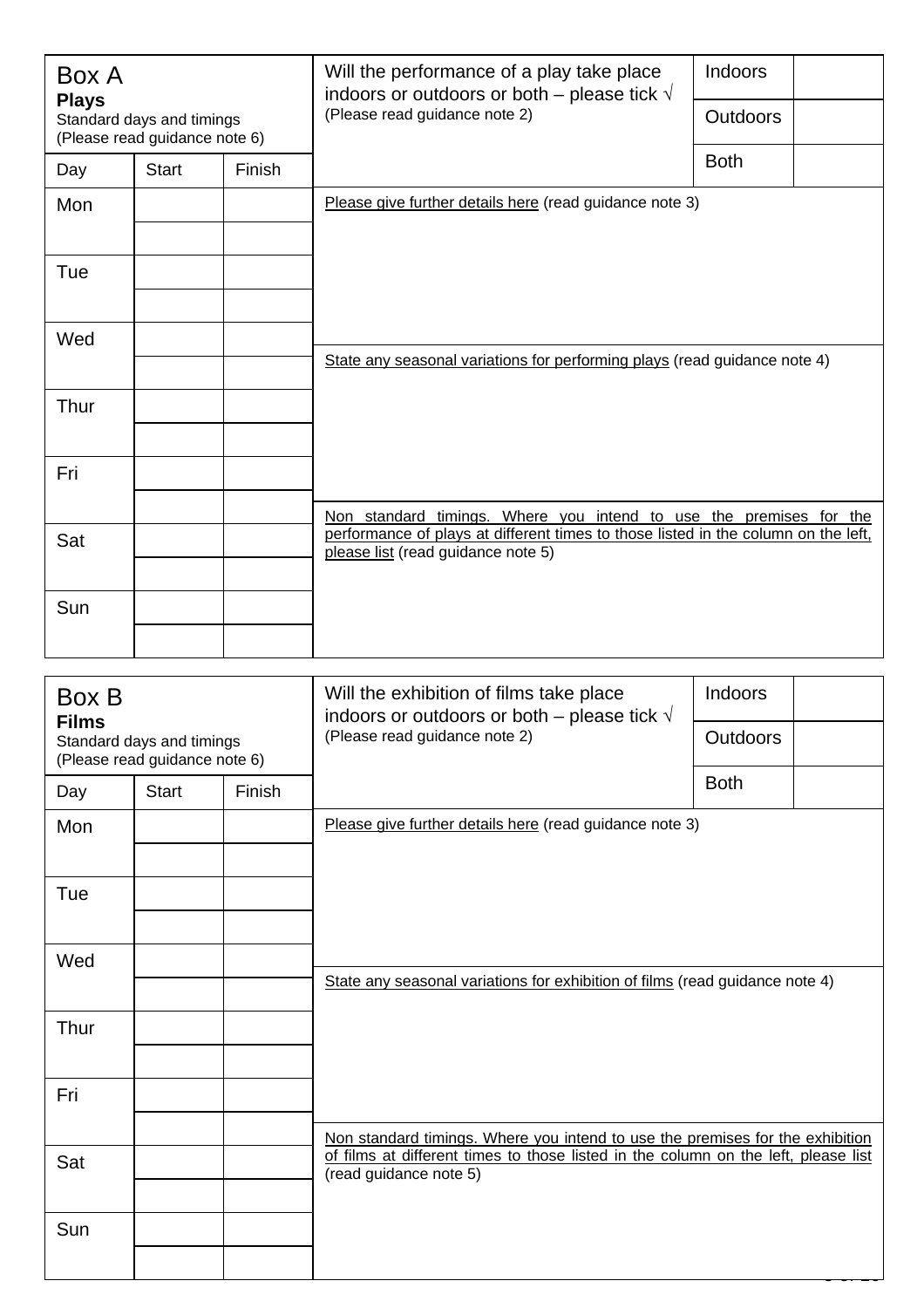| Box C<br><b>Indoor sporting events</b>                     |              |        | Will the indoor sporting events take place<br>indoors or outdoors or both – please tick $\sqrt{}$                          | <b>Indoors</b>  |
|------------------------------------------------------------|--------------|--------|----------------------------------------------------------------------------------------------------------------------------|-----------------|
| Standard days and timings<br>(Please read guidance note 6) |              |        | (Please read guidance note2)                                                                                               | <b>Outdoors</b> |
| Day                                                        | <b>Start</b> | Finish |                                                                                                                            | <b>Both</b>     |
| Mon                                                        |              |        | Please give further details here (read guidance note 3)                                                                    |                 |
|                                                            |              |        |                                                                                                                            |                 |
| Tue                                                        |              |        |                                                                                                                            |                 |
|                                                            |              |        |                                                                                                                            |                 |
| Wed                                                        |              |        | State any seasonal variations for indoor sporting events (read guidance note 4)                                            |                 |
|                                                            |              |        |                                                                                                                            |                 |
| Thur                                                       |              |        |                                                                                                                            |                 |
|                                                            |              |        |                                                                                                                            |                 |
| Fri                                                        |              |        |                                                                                                                            |                 |
|                                                            |              |        | Non standard timings. Where you intend to use the premises for the indoor                                                  |                 |
| Sat                                                        |              |        | sporting events at different times to those listed in the column on the left,<br>please list (please read guidance note 5) |                 |
|                                                            |              |        |                                                                                                                            |                 |
| Sun                                                        |              |        |                                                                                                                            |                 |
|                                                            |              |        |                                                                                                                            |                 |

| BOX D Boxing or                                                                      |              |               | Will the boxing or wrestling entertainment<br>take place indoors or outdoors or both -                                             | Indoors         |  |  |
|--------------------------------------------------------------------------------------|--------------|---------------|------------------------------------------------------------------------------------------------------------------------------------|-----------------|--|--|
| wrestling entertainment<br>Standard days and timings<br>Please read guidance note 6) |              |               | please tick $\sqrt{}$<br>(Please read guidance note 2)                                                                             | <b>Outdoors</b> |  |  |
| Day                                                                                  | <b>Start</b> | <b>Finish</b> |                                                                                                                                    | <b>Both</b>     |  |  |
| Mon                                                                                  |              |               | Please give further details here (read guidance note 3)                                                                            |                 |  |  |
| Tue                                                                                  |              |               |                                                                                                                                    |                 |  |  |
| Wed                                                                                  |              |               |                                                                                                                                    |                 |  |  |
|                                                                                      |              |               | State any seasonal variations for boxing or wrestling entertainment (read<br>guidance note 4)                                      |                 |  |  |
| Thur                                                                                 |              |               |                                                                                                                                    |                 |  |  |
| Fri                                                                                  |              |               |                                                                                                                                    |                 |  |  |
|                                                                                      |              |               | Non standard timings. Where you intend to use the premises for boxing or                                                           |                 |  |  |
| Sat                                                                                  |              |               | wrestling entertainment at different times to those listed in the column on the<br>left, please list (please read guidance note 5) |                 |  |  |
| Sun                                                                                  |              |               |                                                                                                                                    |                 |  |  |
|                                                                                      |              |               |                                                                                                                                    |                 |  |  |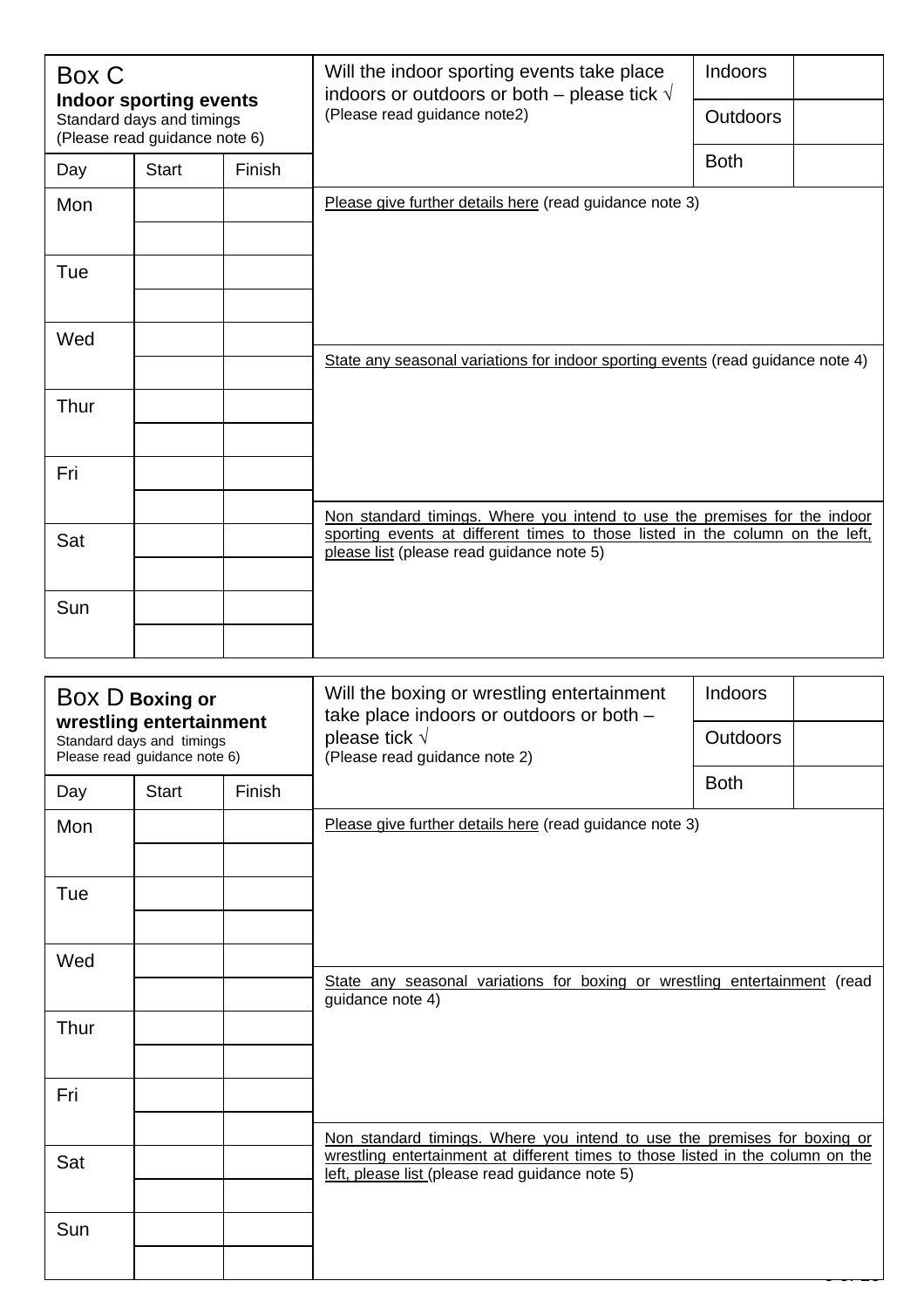| Box E<br>Live music                                        |              |        | Will the performance of live music take place<br>indoors or outdoors or both – please tick $\sqrt{ }$<br>(Please read guidance note 2)                  | Indoors         |  |
|------------------------------------------------------------|--------------|--------|---------------------------------------------------------------------------------------------------------------------------------------------------------|-----------------|--|
| Standard days and timings<br>(Please read guidance note 6) |              |        |                                                                                                                                                         | <b>Outdoors</b> |  |
| Day                                                        | <b>Start</b> | Finish |                                                                                                                                                         | <b>Both</b>     |  |
| Mon                                                        |              |        | Please give further details here (read guidance note 3)                                                                                                 |                 |  |
|                                                            |              |        |                                                                                                                                                         |                 |  |
| Tue                                                        |              |        |                                                                                                                                                         |                 |  |
|                                                            |              |        |                                                                                                                                                         |                 |  |
| Wed                                                        |              |        | State any seasonal variations for the performance of live music (read guidance                                                                          |                 |  |
|                                                            |              |        | note $4)$                                                                                                                                               |                 |  |
| Thur                                                       |              |        |                                                                                                                                                         |                 |  |
|                                                            |              |        |                                                                                                                                                         |                 |  |
| Fri                                                        |              |        |                                                                                                                                                         |                 |  |
|                                                            |              |        | Non standard timings. Where you intend to use the premises for the<br>performance of live music at different times to those listed in the column on the |                 |  |
| Sat                                                        |              |        | left, please list (please read guidance note 5)                                                                                                         |                 |  |
|                                                            |              |        |                                                                                                                                                         |                 |  |
| Sun                                                        |              |        |                                                                                                                                                         |                 |  |
|                                                            |              |        |                                                                                                                                                         |                 |  |

| Box F<br><b>Recorded music</b> |                                                            |        | Will the playing of recorded music take place<br>indoors or outdoors or both – please tick $\sqrt{ }$                     | Indoors         |  |  |  |  |  |  |
|--------------------------------|------------------------------------------------------------|--------|---------------------------------------------------------------------------------------------------------------------------|-----------------|--|--|--|--|--|--|
|                                | Standard days and timings<br>(Please read guidance note 6) |        | (Please read guidance note 2)                                                                                             | <b>Outdoors</b> |  |  |  |  |  |  |
| Day                            | <b>Start</b>                                               | Finish |                                                                                                                           | <b>Both</b>     |  |  |  |  |  |  |
| Mon                            |                                                            |        | Please give further details here (read guidance note 3)                                                                   |                 |  |  |  |  |  |  |
|                                |                                                            |        |                                                                                                                           |                 |  |  |  |  |  |  |
| Tue                            |                                                            |        |                                                                                                                           |                 |  |  |  |  |  |  |
|                                |                                                            |        |                                                                                                                           |                 |  |  |  |  |  |  |
| Wed                            |                                                            |        |                                                                                                                           |                 |  |  |  |  |  |  |
|                                |                                                            |        | State any seasonal variations for playing recorded music (read guidance note<br>4)                                        |                 |  |  |  |  |  |  |
| Thur                           |                                                            |        |                                                                                                                           |                 |  |  |  |  |  |  |
|                                |                                                            |        |                                                                                                                           |                 |  |  |  |  |  |  |
| Fri                            |                                                            |        |                                                                                                                           |                 |  |  |  |  |  |  |
|                                |                                                            |        | Non standard timings. Where you intend to use the premises for the playing of                                             |                 |  |  |  |  |  |  |
| Sat                            |                                                            |        | recorded music at different times to those listed in the column on the left,<br>please list (please read guidance note 5) |                 |  |  |  |  |  |  |
|                                |                                                            |        |                                                                                                                           |                 |  |  |  |  |  |  |
| Sun                            |                                                            |        |                                                                                                                           |                 |  |  |  |  |  |  |
|                                |                                                            |        |                                                                                                                           |                 |  |  |  |  |  |  |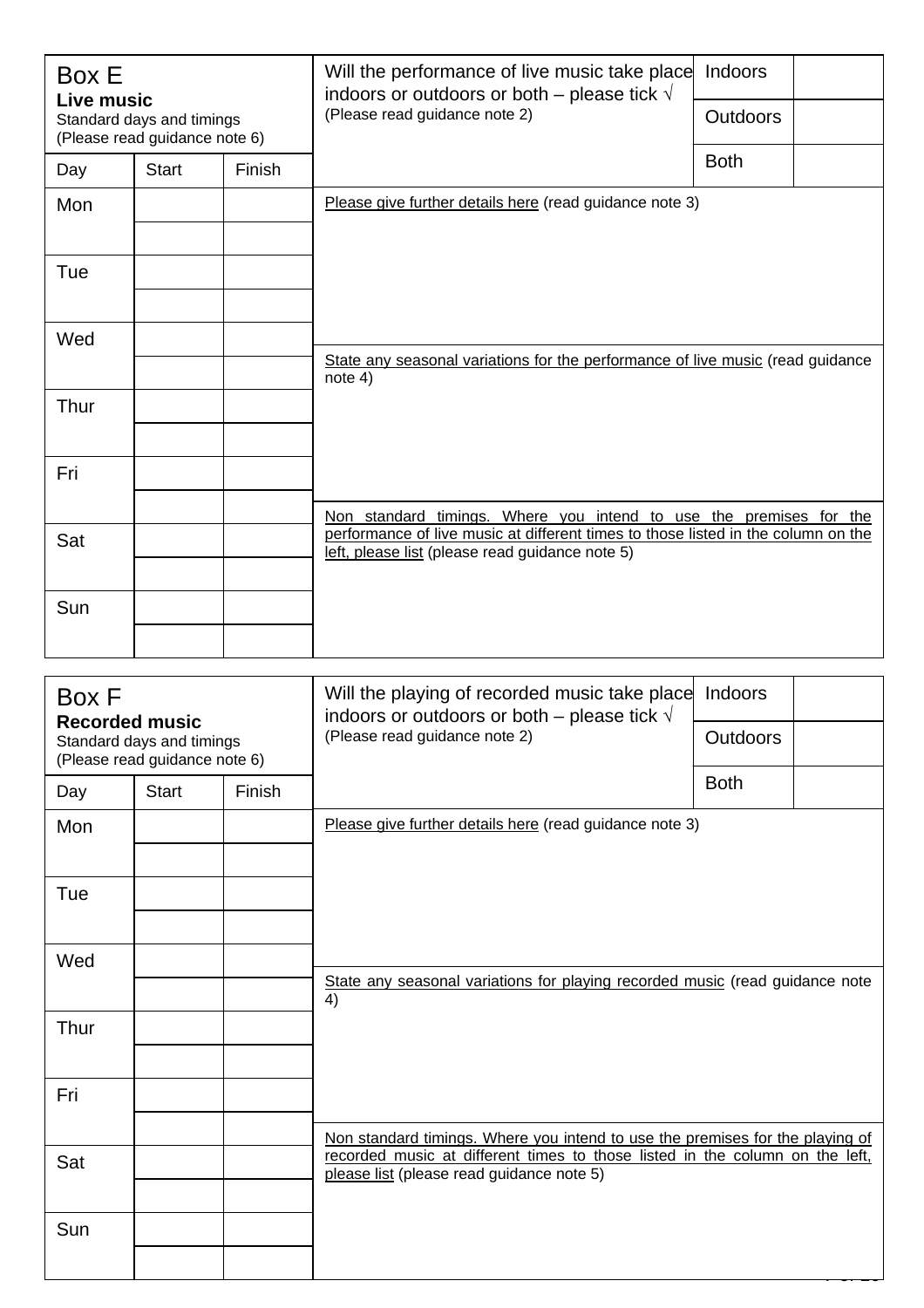| <b>Box G</b><br><b>Performance of dance</b> |                                                            |        | Will the performance of dance take place<br>indoors or outdoors or both – please tick $\sqrt{}$                                                          | Indoors         |  |  |  |  |  |
|---------------------------------------------|------------------------------------------------------------|--------|----------------------------------------------------------------------------------------------------------------------------------------------------------|-----------------|--|--|--|--|--|
|                                             | Standard days and timings<br>(Please read guidance note 6) |        | (Please read guidance note 2)                                                                                                                            | <b>Outdoors</b> |  |  |  |  |  |
| Day                                         | <b>Start</b>                                               | Finish |                                                                                                                                                          | <b>Both</b>     |  |  |  |  |  |
| Mon                                         |                                                            |        | Please give further details here (read guidance note 3)                                                                                                  |                 |  |  |  |  |  |
|                                             |                                                            |        |                                                                                                                                                          |                 |  |  |  |  |  |
| Tue                                         |                                                            |        |                                                                                                                                                          |                 |  |  |  |  |  |
|                                             |                                                            |        |                                                                                                                                                          |                 |  |  |  |  |  |
| Wed                                         |                                                            |        | State any seasonal variations for performance of dance (read guidance note 4)                                                                            |                 |  |  |  |  |  |
|                                             |                                                            |        |                                                                                                                                                          |                 |  |  |  |  |  |
| Thur                                        |                                                            |        |                                                                                                                                                          |                 |  |  |  |  |  |
|                                             |                                                            |        |                                                                                                                                                          |                 |  |  |  |  |  |
| Fri                                         |                                                            |        |                                                                                                                                                          |                 |  |  |  |  |  |
|                                             |                                                            |        | Non standard timings. Where you intend to use the premises for the<br>performance of dance at different times to those listed in the column on the left, |                 |  |  |  |  |  |
| Sat                                         |                                                            |        | please list (please read guidance note 5)                                                                                                                |                 |  |  |  |  |  |
| Sun                                         |                                                            |        |                                                                                                                                                          |                 |  |  |  |  |  |
|                                             |                                                            |        |                                                                                                                                                          |                 |  |  |  |  |  |
|                                             |                                                            |        |                                                                                                                                                          |                 |  |  |  |  |  |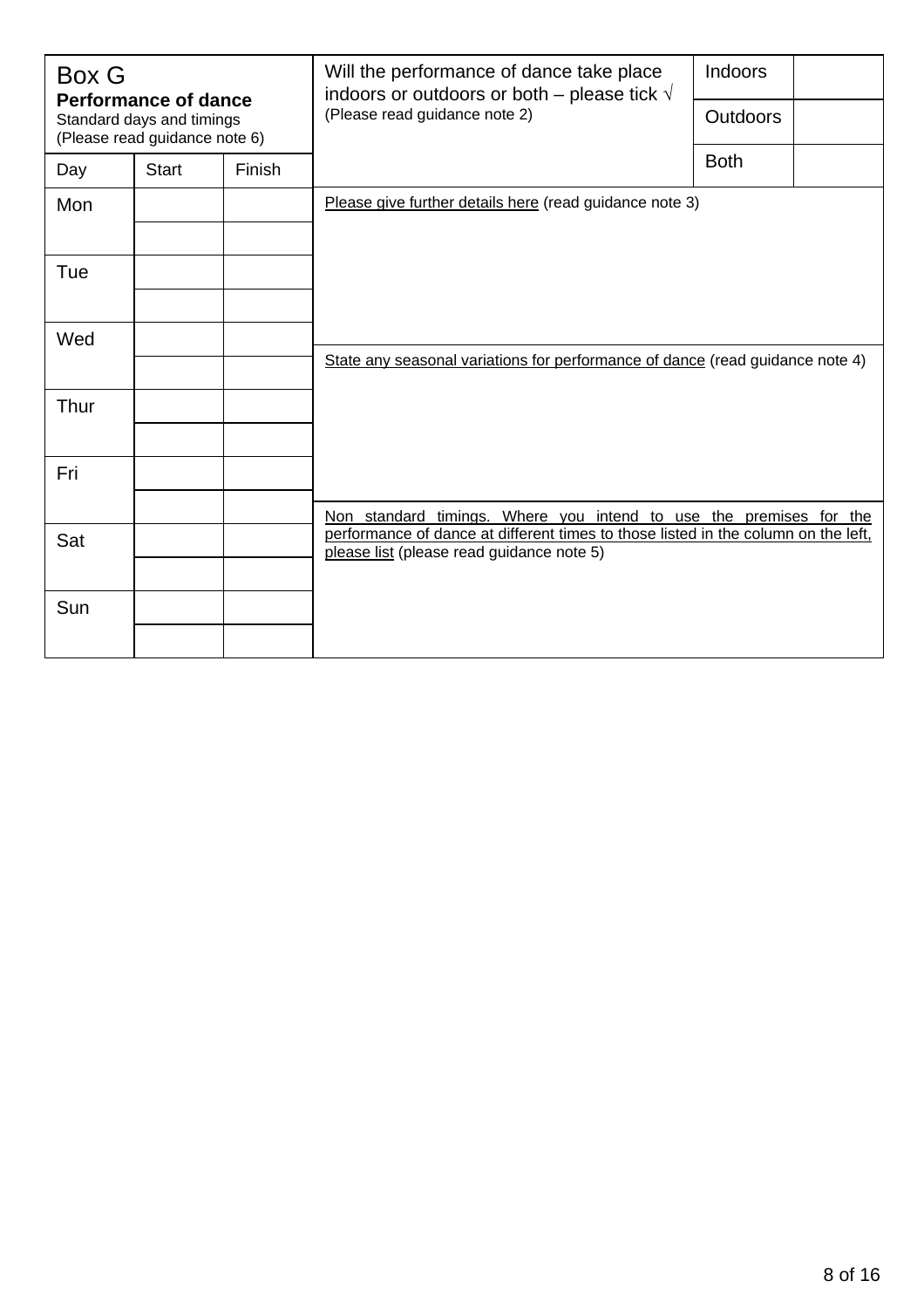| Box H<br>Anything<br>within e, f or g | <b>of</b><br>$\mathbf{a}$<br>description to that falling<br>Standard days and timings<br>(Please read guidance note 6) | similar | Please give a description of the type of entertainment you will be<br>providing                                                                                          |                 |  |  |  |  |  |
|---------------------------------------|------------------------------------------------------------------------------------------------------------------------|---------|--------------------------------------------------------------------------------------------------------------------------------------------------------------------------|-----------------|--|--|--|--|--|
| Day                                   | <b>Start</b>                                                                                                           | Finish  | Will this entertainment take place indoors                                                                                                                               | Indoors         |  |  |  |  |  |
| Mon                                   |                                                                                                                        |         | or outdoors or both – please tick $\sqrt{ }$<br>(Please read guidance note 2)                                                                                            | <b>Outdoors</b> |  |  |  |  |  |
|                                       |                                                                                                                        |         |                                                                                                                                                                          | <b>Both</b>     |  |  |  |  |  |
|                                       |                                                                                                                        |         | Please give further details here (read guidance note 3)                                                                                                                  |                 |  |  |  |  |  |
| Tue                                   |                                                                                                                        |         |                                                                                                                                                                          |                 |  |  |  |  |  |
|                                       |                                                                                                                        |         |                                                                                                                                                                          |                 |  |  |  |  |  |
| Wed                                   |                                                                                                                        |         |                                                                                                                                                                          |                 |  |  |  |  |  |
|                                       |                                                                                                                        |         | State any seasonal variations for entertainment of a similar description to that                                                                                         |                 |  |  |  |  |  |
| Thur                                  |                                                                                                                        |         | falling within e, f or g (read guidance note 4)                                                                                                                          |                 |  |  |  |  |  |
| Fri                                   |                                                                                                                        |         |                                                                                                                                                                          |                 |  |  |  |  |  |
|                                       |                                                                                                                        |         | Non standard timings. Where you intend to use the premises for the                                                                                                       |                 |  |  |  |  |  |
| Sat                                   |                                                                                                                        |         | entertainment of similar description to that falling within e, f or g at different<br>times to those listed in the column on the left, please list (please read guidance |                 |  |  |  |  |  |
|                                       |                                                                                                                        |         | note 5)                                                                                                                                                                  |                 |  |  |  |  |  |
| Sun                                   |                                                                                                                        |         |                                                                                                                                                                          |                 |  |  |  |  |  |
|                                       |                                                                                                                        |         |                                                                                                                                                                          |                 |  |  |  |  |  |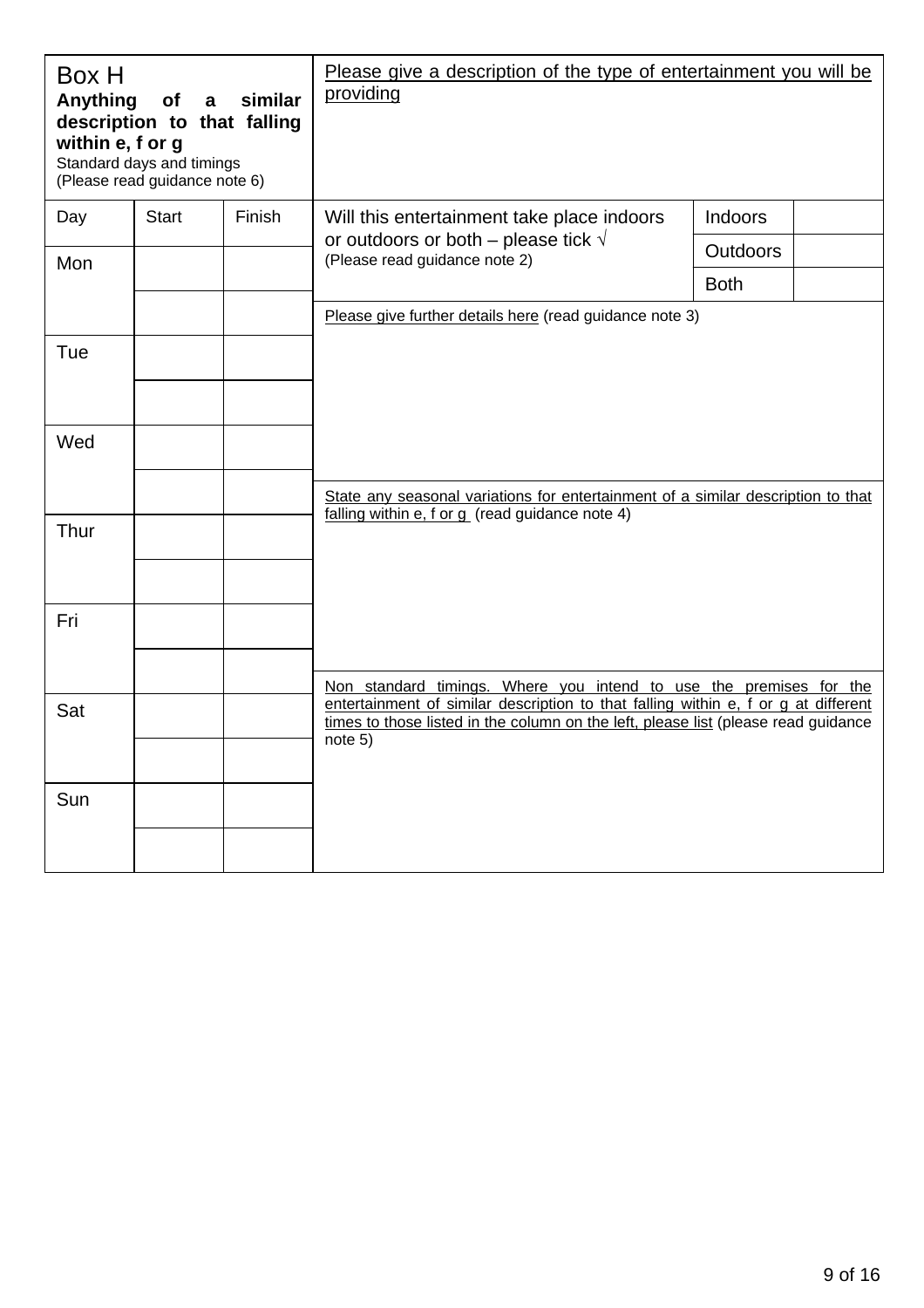| Box I<br>Provision of facilities for<br>making music<br>Standard days and timings<br>(Please read guidance note 6) |              |        | Please give a description of the facilities for making music you will<br>be providing                                                                |                 |  |  |  |  |  |
|--------------------------------------------------------------------------------------------------------------------|--------------|--------|------------------------------------------------------------------------------------------------------------------------------------------------------|-----------------|--|--|--|--|--|
| Day                                                                                                                | <b>Start</b> | Finish | Will the facilities be indoors or outdoors                                                                                                           | Indoors         |  |  |  |  |  |
| Mon                                                                                                                |              |        | or both – please tick $\sqrt{}$<br>(Please read guidance note 2)                                                                                     | <b>Outdoors</b> |  |  |  |  |  |
|                                                                                                                    |              |        |                                                                                                                                                      | <b>Both</b>     |  |  |  |  |  |
|                                                                                                                    |              |        | Please give further details here (read guidance note 3)                                                                                              |                 |  |  |  |  |  |
| Tue                                                                                                                |              |        |                                                                                                                                                      |                 |  |  |  |  |  |
| Wed                                                                                                                |              |        |                                                                                                                                                      |                 |  |  |  |  |  |
|                                                                                                                    |              |        | State any seasonal variations for the provision of facilities for making music                                                                       |                 |  |  |  |  |  |
| Thur                                                                                                               |              |        | (read guidance note 4)                                                                                                                               |                 |  |  |  |  |  |
| Fri                                                                                                                |              |        |                                                                                                                                                      |                 |  |  |  |  |  |
|                                                                                                                    |              |        | Non standard timings. Where you intend to use the premises for provision of                                                                          |                 |  |  |  |  |  |
| Sat                                                                                                                |              |        | facilities for making music entertainment at different times to those listed in the<br>column on the left, please list (please read guidance note 5) |                 |  |  |  |  |  |
|                                                                                                                    |              |        |                                                                                                                                                      |                 |  |  |  |  |  |
| Sun                                                                                                                |              |        |                                                                                                                                                      |                 |  |  |  |  |  |
|                                                                                                                    |              |        |                                                                                                                                                      |                 |  |  |  |  |  |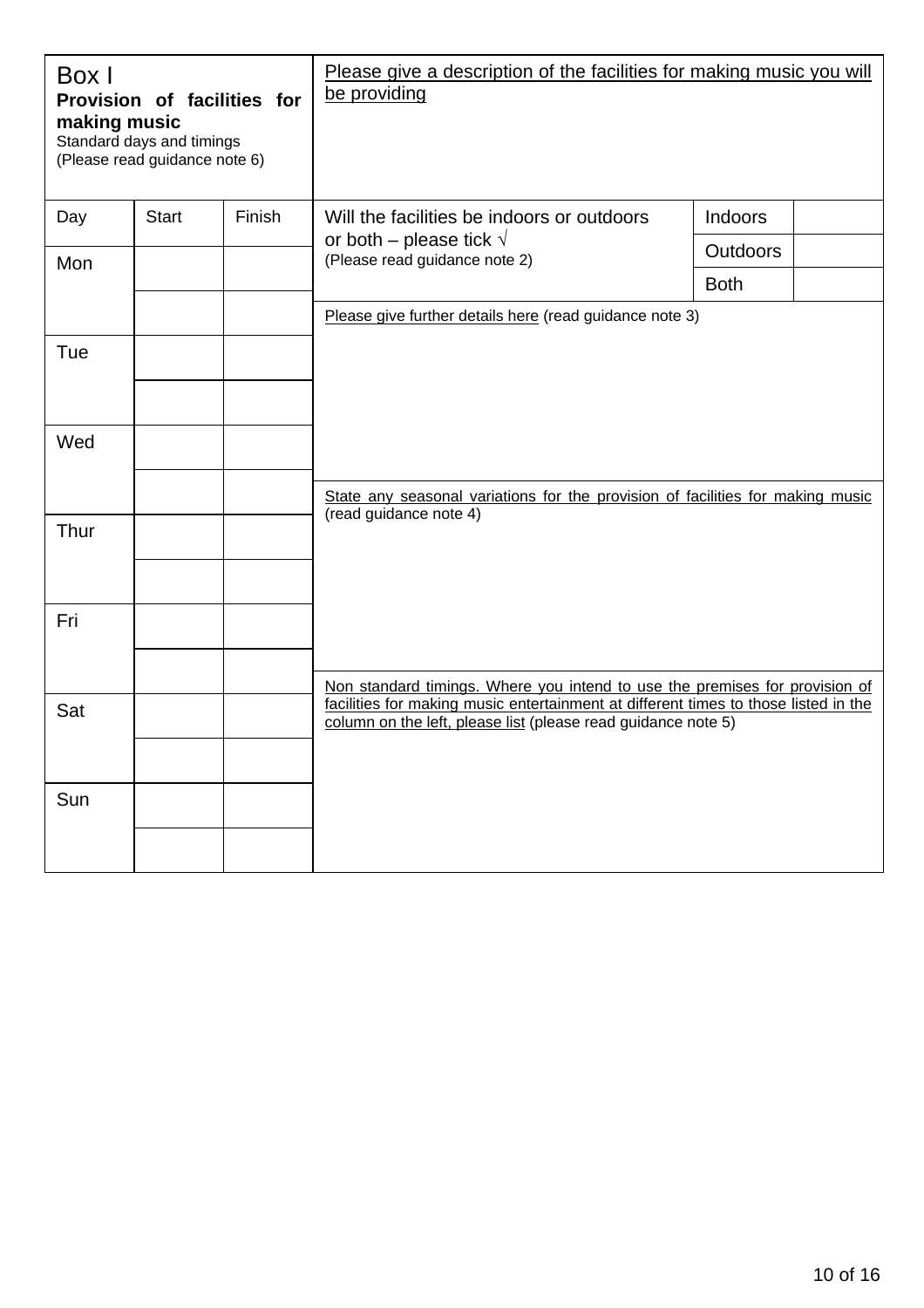| BOX J Provision of<br>facilities for dancing |                                                            |        | Will the facilities for dancing be indoors<br>or outdoors or both – please tick $\sqrt{}$ | Indoors         |  |  |  |  |  |  |
|----------------------------------------------|------------------------------------------------------------|--------|-------------------------------------------------------------------------------------------|-----------------|--|--|--|--|--|--|
|                                              | Standard days and timings<br>(Please read guidance note 6) |        | (Please read guidance note 2)                                                             | <b>Outdoors</b> |  |  |  |  |  |  |
| Day                                          | <b>Start</b>                                               | Finish |                                                                                           | <b>Both</b>     |  |  |  |  |  |  |
| Mon                                          |                                                            |        | Please give further details here (read guidance note 3)                                   |                 |  |  |  |  |  |  |
|                                              |                                                            |        |                                                                                           |                 |  |  |  |  |  |  |
| Tue                                          |                                                            |        |                                                                                           |                 |  |  |  |  |  |  |
|                                              |                                                            |        |                                                                                           |                 |  |  |  |  |  |  |
| Wed                                          |                                                            |        |                                                                                           |                 |  |  |  |  |  |  |
|                                              |                                                            |        | State any seasonal variations for providing dancing facilities (read guidance<br>note 4)  |                 |  |  |  |  |  |  |
| Thur                                         |                                                            |        |                                                                                           |                 |  |  |  |  |  |  |
|                                              |                                                            |        |                                                                                           |                 |  |  |  |  |  |  |
| Fri                                          |                                                            |        |                                                                                           |                 |  |  |  |  |  |  |
|                                              | Sat                                                        |        | Non standard timings. Where you intend to use the premises for the provision              |                 |  |  |  |  |  |  |
|                                              |                                                            |        | of dancing entertainment at different times to those listed in the column on the          |                 |  |  |  |  |  |  |
|                                              |                                                            |        | left, please list (please read guidance note 5)                                           |                 |  |  |  |  |  |  |
| Sun                                          |                                                            |        |                                                                                           |                 |  |  |  |  |  |  |
|                                              |                                                            |        |                                                                                           |                 |  |  |  |  |  |  |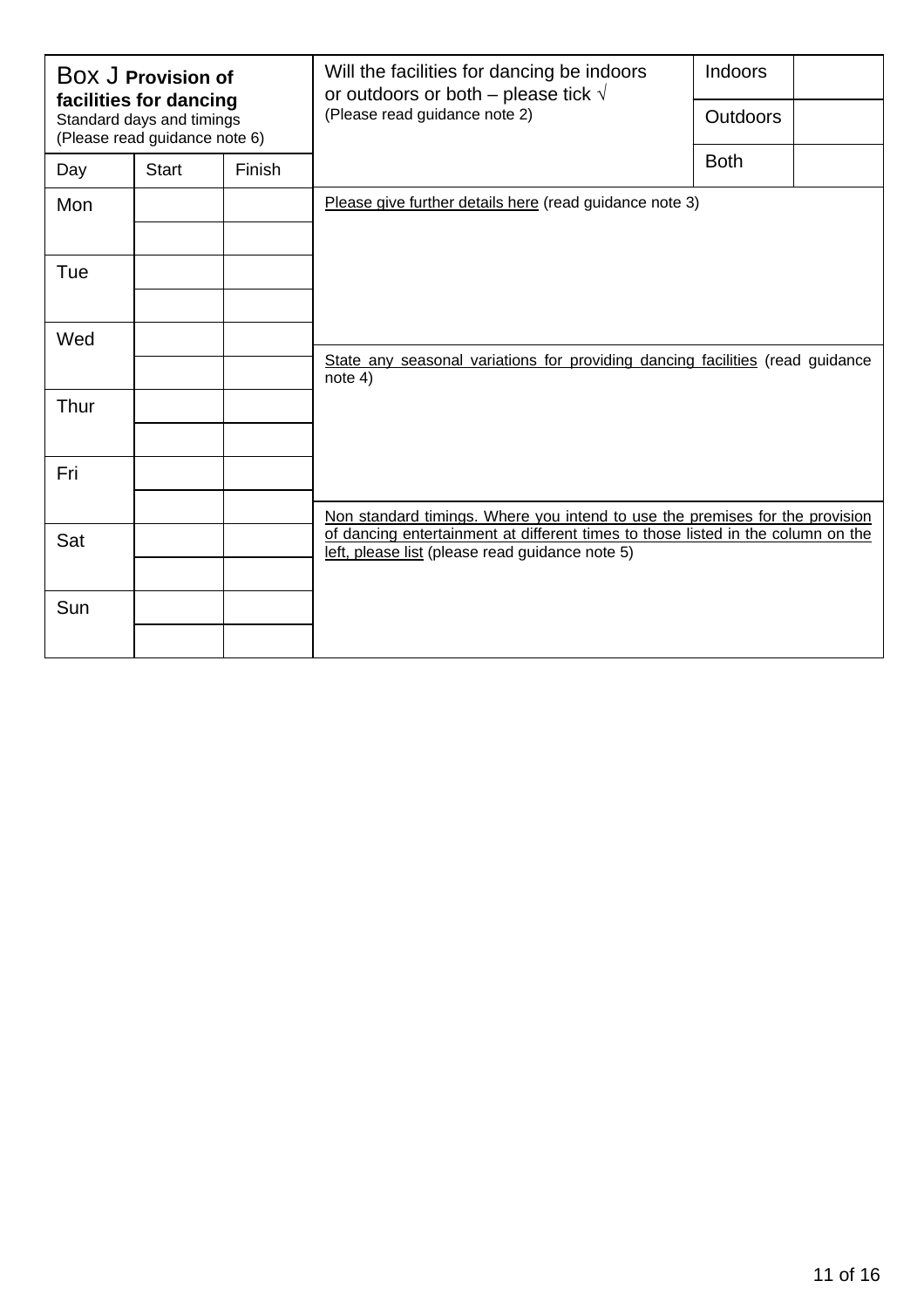|      | Box K Provision<br>facilities for entertainment<br>of a similar description to<br>that falling within i or j<br>Standard days and timings<br>(please read guidance note 6) | of     | Please give a description of the type of entertainment facility you<br>will be providing                                                                                         |                 |  |  |  |  |  |
|------|----------------------------------------------------------------------------------------------------------------------------------------------------------------------------|--------|----------------------------------------------------------------------------------------------------------------------------------------------------------------------------------|-----------------|--|--|--|--|--|
| Day  | <b>Start</b>                                                                                                                                                               | Finish | Will the entertainment facility be indoors                                                                                                                                       | Indoors         |  |  |  |  |  |
| Mon  |                                                                                                                                                                            |        | or outdoors or both – please tick $\sqrt{ }$<br>(Please read guidance note 2)                                                                                                    | <b>Outdoors</b> |  |  |  |  |  |
|      |                                                                                                                                                                            |        |                                                                                                                                                                                  | <b>Both</b>     |  |  |  |  |  |
|      |                                                                                                                                                                            |        | Please give further details here (read guidance note 3)                                                                                                                          |                 |  |  |  |  |  |
| Tue  |                                                                                                                                                                            |        |                                                                                                                                                                                  |                 |  |  |  |  |  |
|      |                                                                                                                                                                            |        |                                                                                                                                                                                  |                 |  |  |  |  |  |
| Wed  |                                                                                                                                                                            |        |                                                                                                                                                                                  |                 |  |  |  |  |  |
|      |                                                                                                                                                                            |        | State any seasonal variations for the provision of facilities for entertainment of a<br>similar description to that falling within i or j (read guidance note 4)                 |                 |  |  |  |  |  |
| Thur |                                                                                                                                                                            |        |                                                                                                                                                                                  |                 |  |  |  |  |  |
| Fri  |                                                                                                                                                                            |        |                                                                                                                                                                                  |                 |  |  |  |  |  |
|      |                                                                                                                                                                            |        | Non standard timings. Where you intend to use the premises for the provision                                                                                                     |                 |  |  |  |  |  |
| Sat  |                                                                                                                                                                            |        | of facilities for entertainment of a similar description to that falling within i or j at<br>different times to those listed in the column on the left, please list (please read |                 |  |  |  |  |  |
|      |                                                                                                                                                                            |        | guidance note 5)                                                                                                                                                                 |                 |  |  |  |  |  |
| Sun  |                                                                                                                                                                            |        |                                                                                                                                                                                  |                 |  |  |  |  |  |
|      |                                                                                                                                                                            |        |                                                                                                                                                                                  |                 |  |  |  |  |  |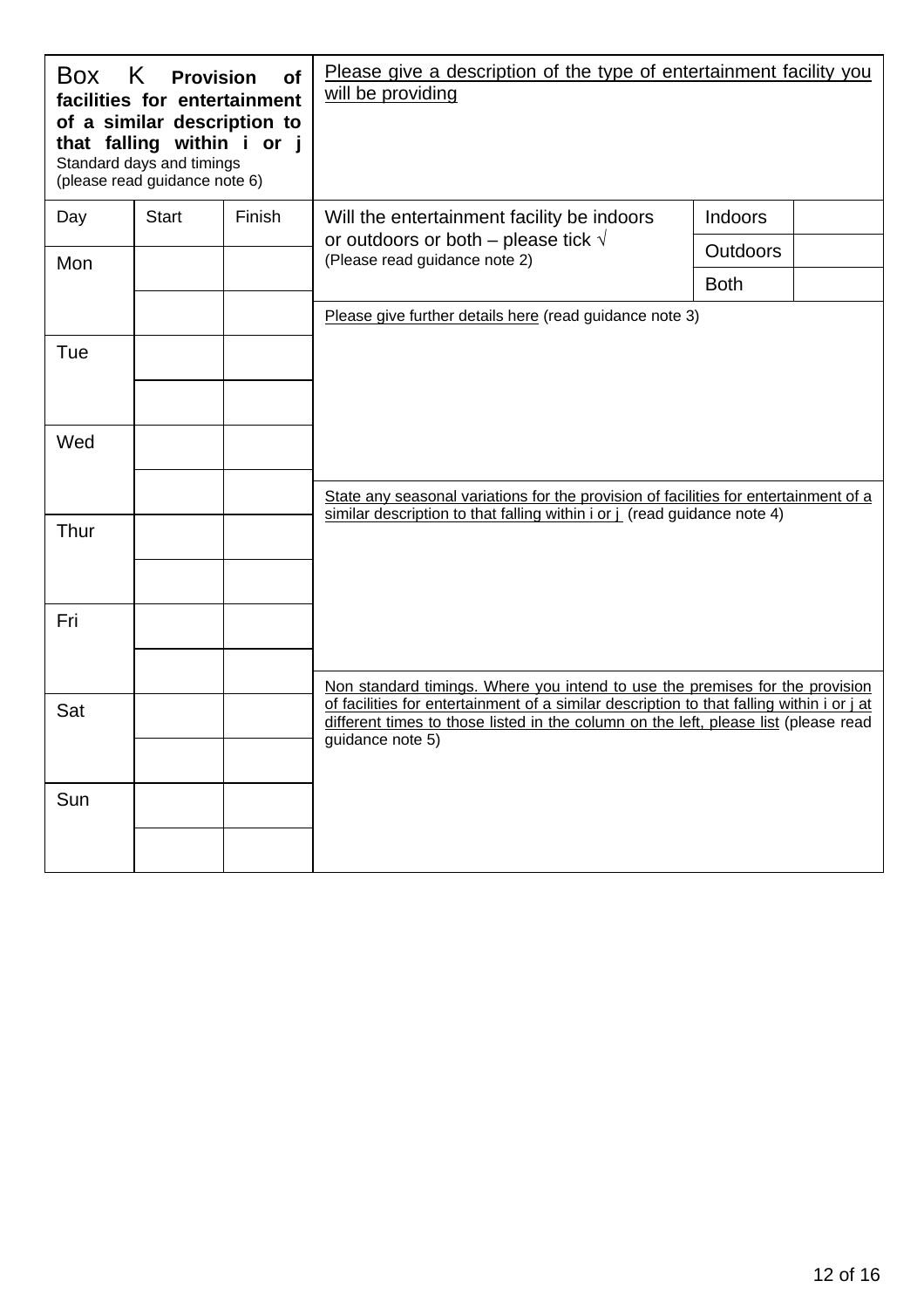| Box L<br><b>Supply of alcohol</b> |                                                            |        | Will the sale of alcohol be for consumption<br>- please tick $\sqrt{}$                                                | On premises  |  |
|-----------------------------------|------------------------------------------------------------|--------|-----------------------------------------------------------------------------------------------------------------------|--------------|--|
|                                   | Standard days and timings<br>(Please read guidance note 6) |        | (Please read guidance note 7)                                                                                         | Off premises |  |
| Day                               | <b>Start</b>                                               | Finish |                                                                                                                       | <b>Both</b>  |  |
| Mon                               |                                                            |        | State any seasonal variations for the supply of alcohol (read guidance note 4)                                        |              |  |
| Tue                               |                                                            |        |                                                                                                                       |              |  |
| Wed                               |                                                            |        |                                                                                                                       |              |  |
| Thur                              |                                                            |        |                                                                                                                       |              |  |
|                                   |                                                            |        | Non standard timings. Where the club intends to use the premises for the                                              |              |  |
| Fri                               |                                                            |        | supply of alcohol at different times to those listed in the column on the left,<br>please list (read guidance note 5) |              |  |
| Sat                               |                                                            |        |                                                                                                                       |              |  |
| Sun                               |                                                            |        |                                                                                                                       |              |  |

| Box M | <b>Hours</b><br>premises are open to the<br>members and guests<br>Standard days and timings<br>(Please read guidance note 6) | club   | State any seasonal variation (read guidance note 4)                                                                                                                                               |
|-------|------------------------------------------------------------------------------------------------------------------------------|--------|---------------------------------------------------------------------------------------------------------------------------------------------------------------------------------------------------|
| Day   | <b>Start</b>                                                                                                                 | Finish |                                                                                                                                                                                                   |
| Mon   |                                                                                                                              |        |                                                                                                                                                                                                   |
| Tue   |                                                                                                                              |        |                                                                                                                                                                                                   |
| Wed   |                                                                                                                              |        |                                                                                                                                                                                                   |
| Thur  |                                                                                                                              |        | Non standard timings. Where you intend to use the premises to be open to the<br>public at different times to those listed in the column on the left, please list<br>(please read guidance note 5) |
| Fri   |                                                                                                                              |        |                                                                                                                                                                                                   |
| Sat   |                                                                                                                              |        |                                                                                                                                                                                                   |
| Sun   |                                                                                                                              |        |                                                                                                                                                                                                   |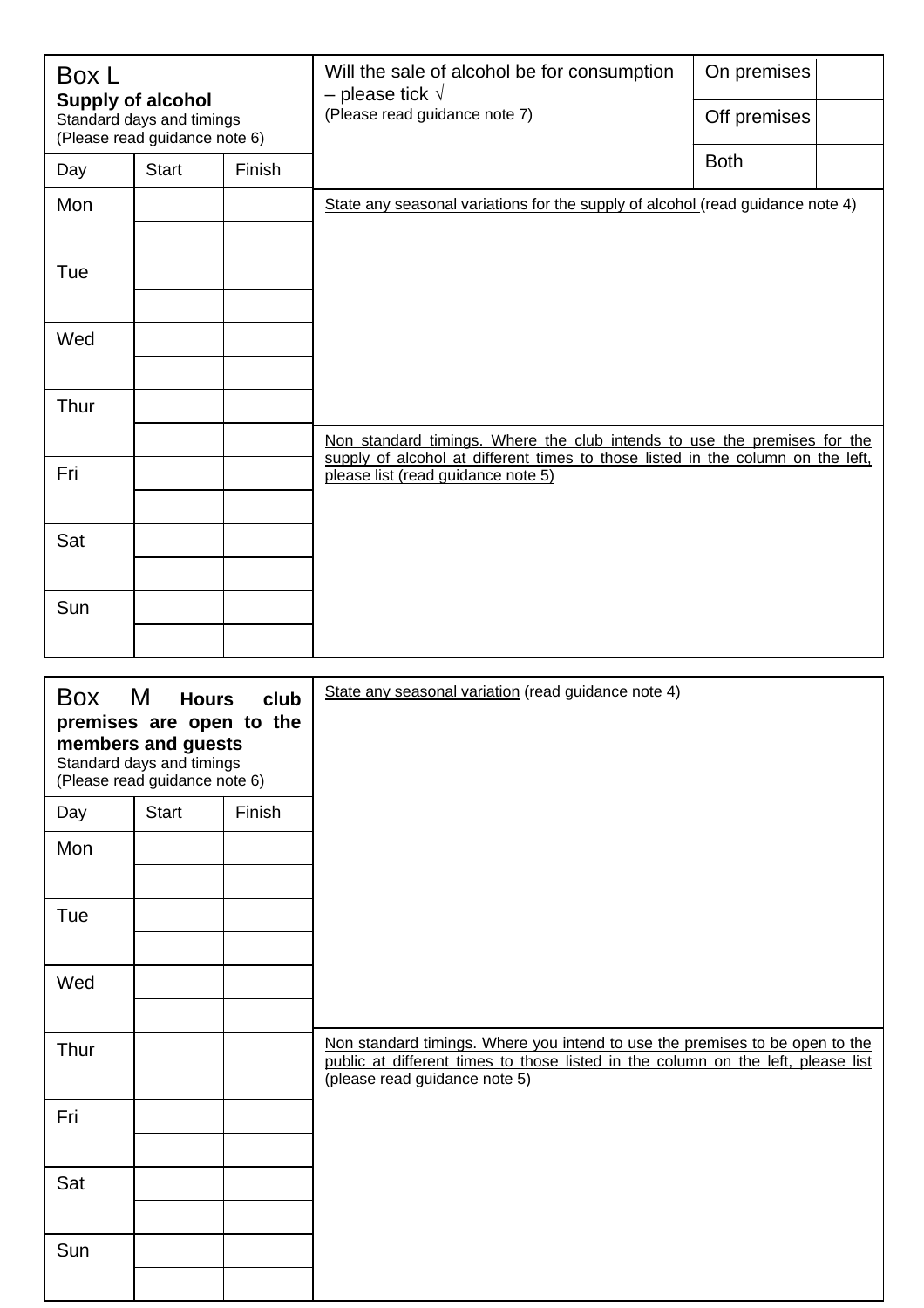# **Box N**

**Please highlight any adult entertainment or services, activities, other entertainment or matters ancillary to the use of the club premises that may give rise to concern in respect of children** (please read guidance note 8)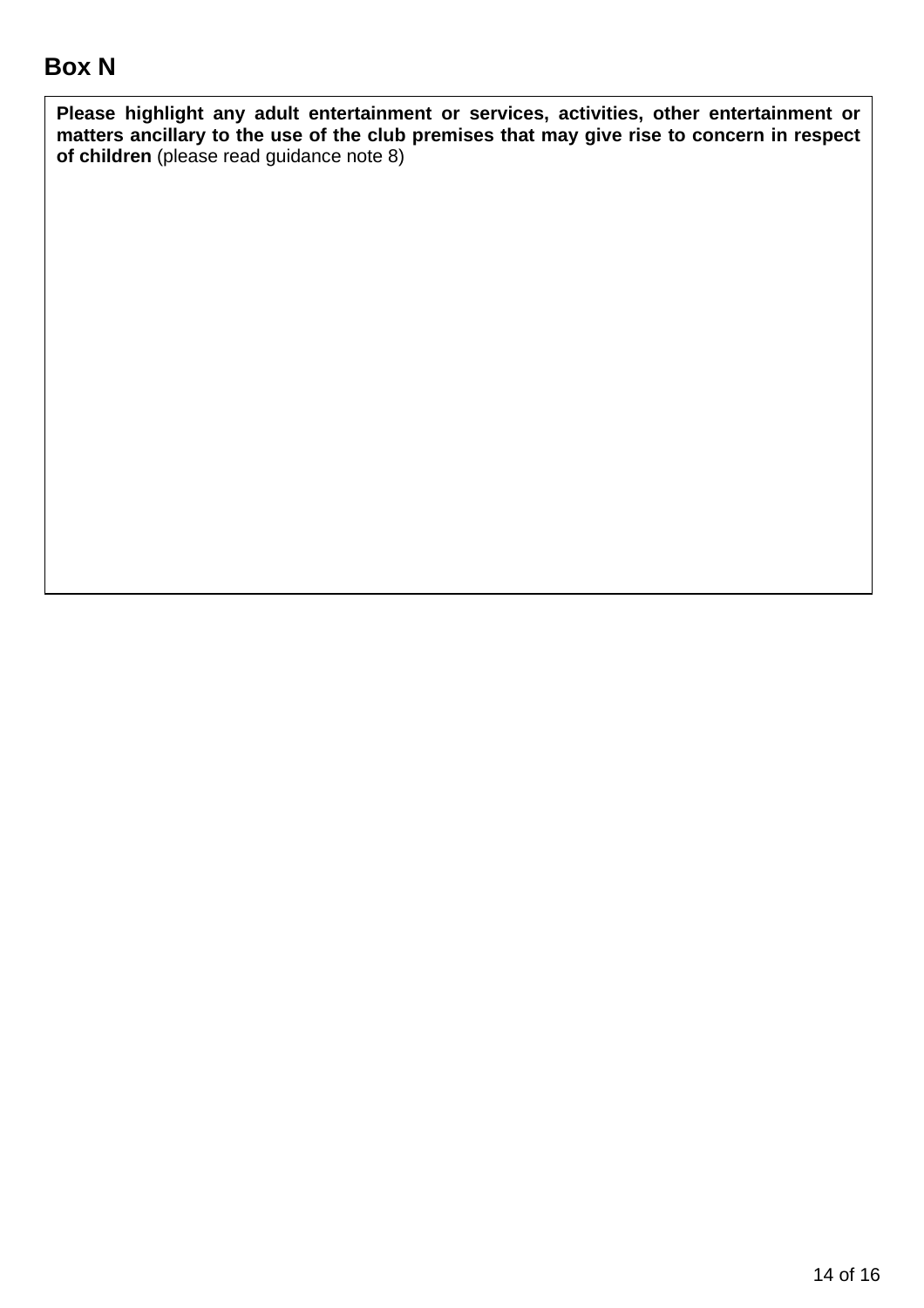# **O Describe the steps you intend to take to promote the four licensing objectives**

a) General – all four licensing objectives (b,c,d,e) (please read guidance note 9)

## b) The prevention of crime and disorder

## c) Public safety

## d) The prevention of public nuisance

## e) The protection of children from harm